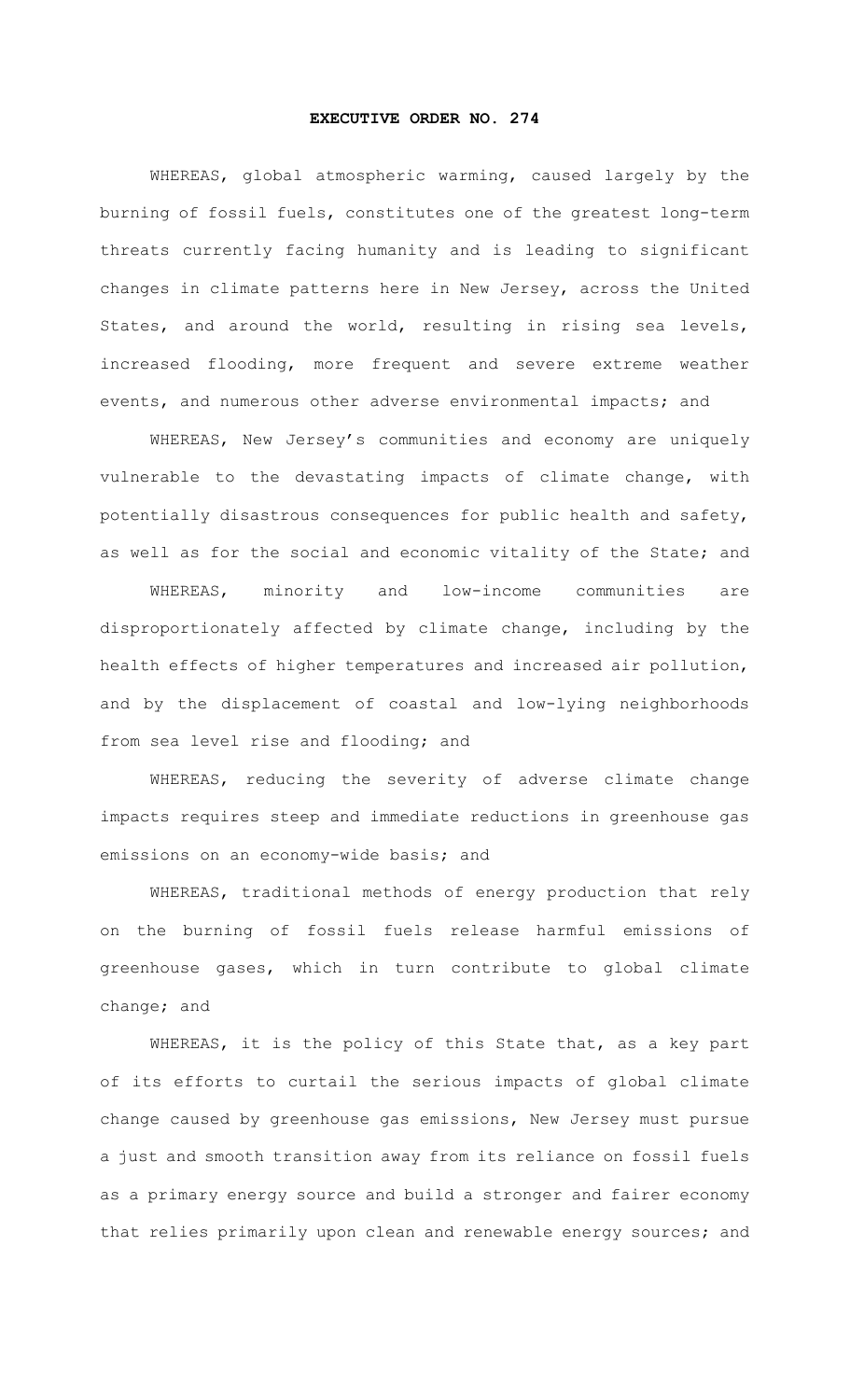WHEREAS, on July 6, 2007, the State enacted the Global Warming Response Act ("GWRA"), N.J.S.A. 26:2C-37, and updated it in 2019, establishing a statewide goal of reducing greenhouse gas emissions to 80 percent below 2006 levels by 2050; and

WHEREAS, in one of my earliest actions as Governor, I signed Executive Order No. 7 (2018) authorizing the State to rejoin the Regional Greenhouse Gas Initiative, a cooperative program to cap and reduce carbon dioxide emissions from power plants in the participating states, and to begin limiting carbon dioxide emissions from New Jersey's power sector, while simultaneously allowing New Jersey to make transformational investments in clean energy to further reduce greenhouse gas emissions; and

WHEREAS, Executive Order Nos. 8 (2018) and 92 (2019) emphasized the vital importance of offshore wind energy to aid in the State's just and smooth transition to a clean energy economy, setting a goal of procuring 7,500 megawatts of the State's energy from offshore wind by 2035, which will further reduce greenhouse gas emissions; and

WHEREAS, in Executive Order No. 23 (2018), in recognition of the disproportionate exposure of New Jersey's low-income communities and communities of color to unacceptably high levels of environmental pollution, I directed all Executive Branch departments and agencies to consider environmental justice in implementing their responsibilities; and

WHEREAS, pursuant to Executive Order No. 28 (2018), on January 27, 2020, the New Jersey Board of Public Utilities issued an update to New Jersey's Energy Master Plan ("EMP") that provided a comprehensive, forward-thinking blueprint for a just and smooth transition from reliance on fossil fuels that contribute to climate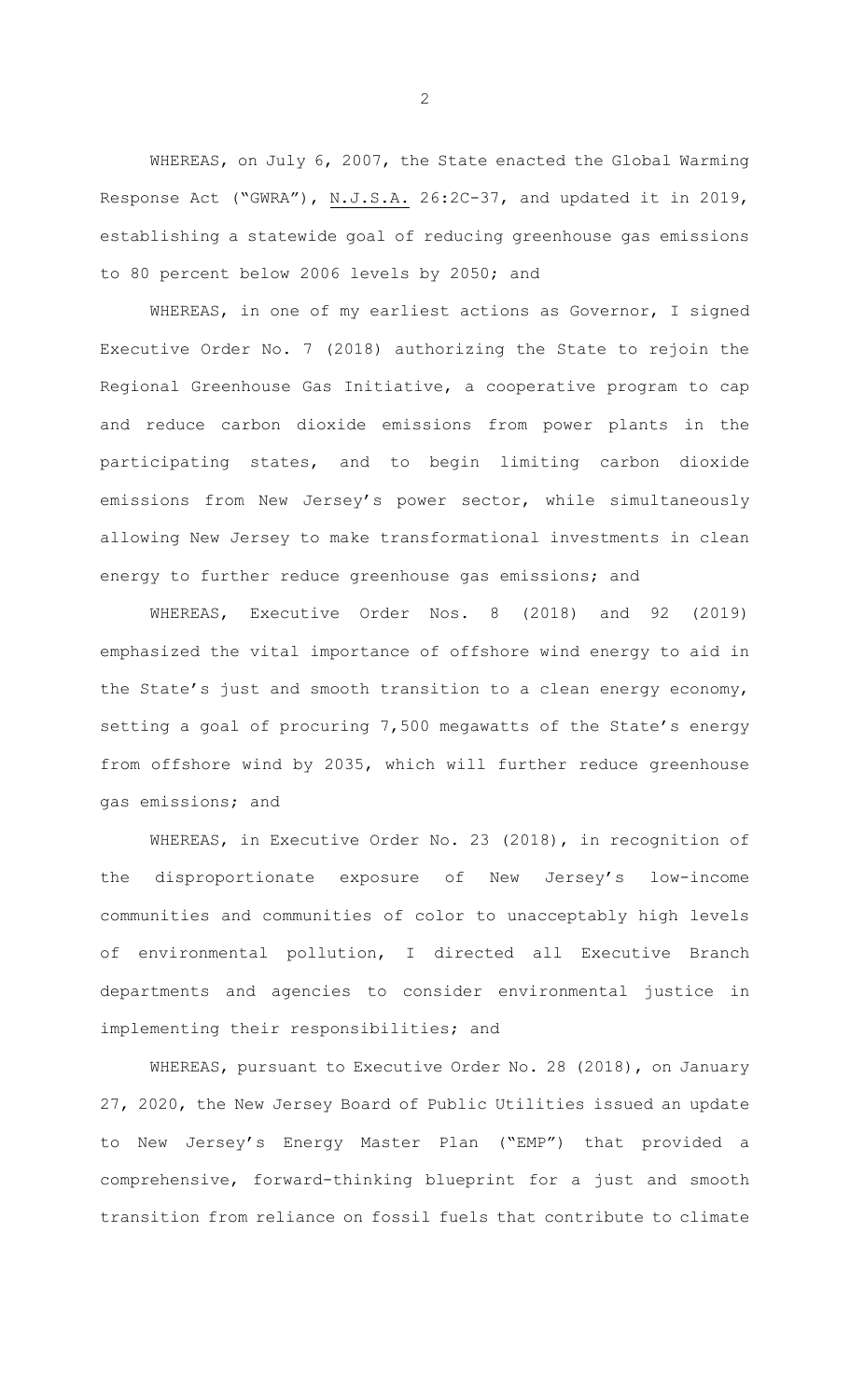change to 100 percent clean energy sources on or before January 1, 2050, with the EMP next scheduled to be updated in 2022; and

WHEREAS, in Executive Order No. 100 (2020), I directed the Department of Environmental Protection ("DEP") to adopt regulations to protect against climate threats, including establishing a greenhouse gas monitoring and reporting program and establishing criteria to reduce emissions of carbon dioxide and other climate pollutants; and

WHEREAS, on September 18, 2020, I signed a landmark environmental justice law, N.J.S.A. 13:1D-157 to -161, which recognizes the disproportionate exposure to pollution faced by New Jersey's low-income communities and communities of color and requires DEP to adopt regulations to deny or condition permits for certain facilities that would cause or contribute to adverse cumulative environmental and public health stressors in such communities; and

WHEREAS, pursuant to Executive Order No. 89 (2019), on October 12, 2021, the Interagency Council on Climate Resilience issued the first Statewide Climate Change Resilience Strategy, laying out a vision for building a stronger, fairer, more resilient New Jersey that proactively addresses the expected effects of climate change in the State; and

WHEREAS, in Executive Order No. 221 (2021), I established the Governor's Office of Climate Action and the Green Economy ("OCAGE") to coordinate policymaking across the Executive Branch with respect to climate change, and created the New Jersey Council on the Green Economy to support the transition to an equitable clean energy economy and the creation of innovative and sustainable job opportunities; and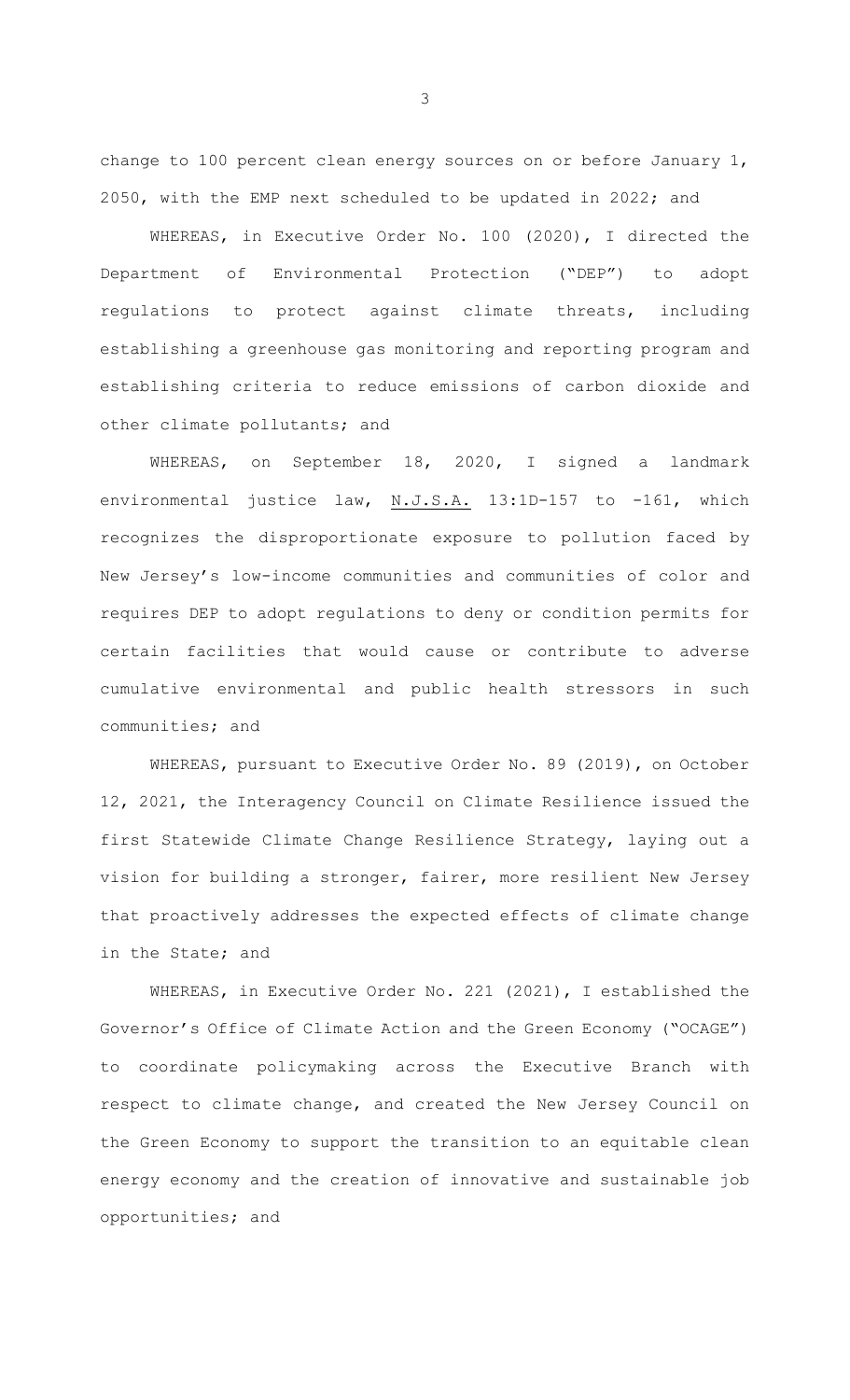WHEREAS, New Jersey's first Scientific Report on Climate Change, issued by DEP on June 30, 2020 pursuant to Executive Order No. 89 (2019), described impacts of climate change that are presently occurring in New Jersey as a result of increased atmospheric levels of greenhouse gases, including increasingly mild winters and related ecosystem harms, more intense rainfalls, and more severe flooding, as well as anticipated impacts including sea level rise, increased air pollution, more severe droughts, and damage to agricultural and marine resources, all of which threaten public health, safety, and the State's infrastructure and economy; and

WHEREAS, DEP's October 15, 2020 Global Warming Response Act 80x50 Report ("80x50 Report"), prepared in accordance with the GWRA, N.J.S.A. 26:2C-41, found that, without steep and permanent reductions in greenhouse gas emissions in the next several years, New Jersey will experience significant adverse effects of climate change; and

WHEREAS, the 80x50 Report further found that very substantial emissions reductions in all areas of New Jersey's economy, and particularly in the transportation, residential, commercial, and electric generation sectors, will be needed to meet the goal of an 80 percent reduction in emissions by 2050; and

WHEREAS, the August 6, 2021 Sixth Assessment Report of the United Nations Intergovernmental Panel on Climate Change, which the United Nations Secretary General called "a code red for humanity" and which describes the present effects of climate change on every inhabited region of the world, emphasizes the need for deep reductions in greenhouse gas emissions in the coming decades and underscores the need for immediate action; and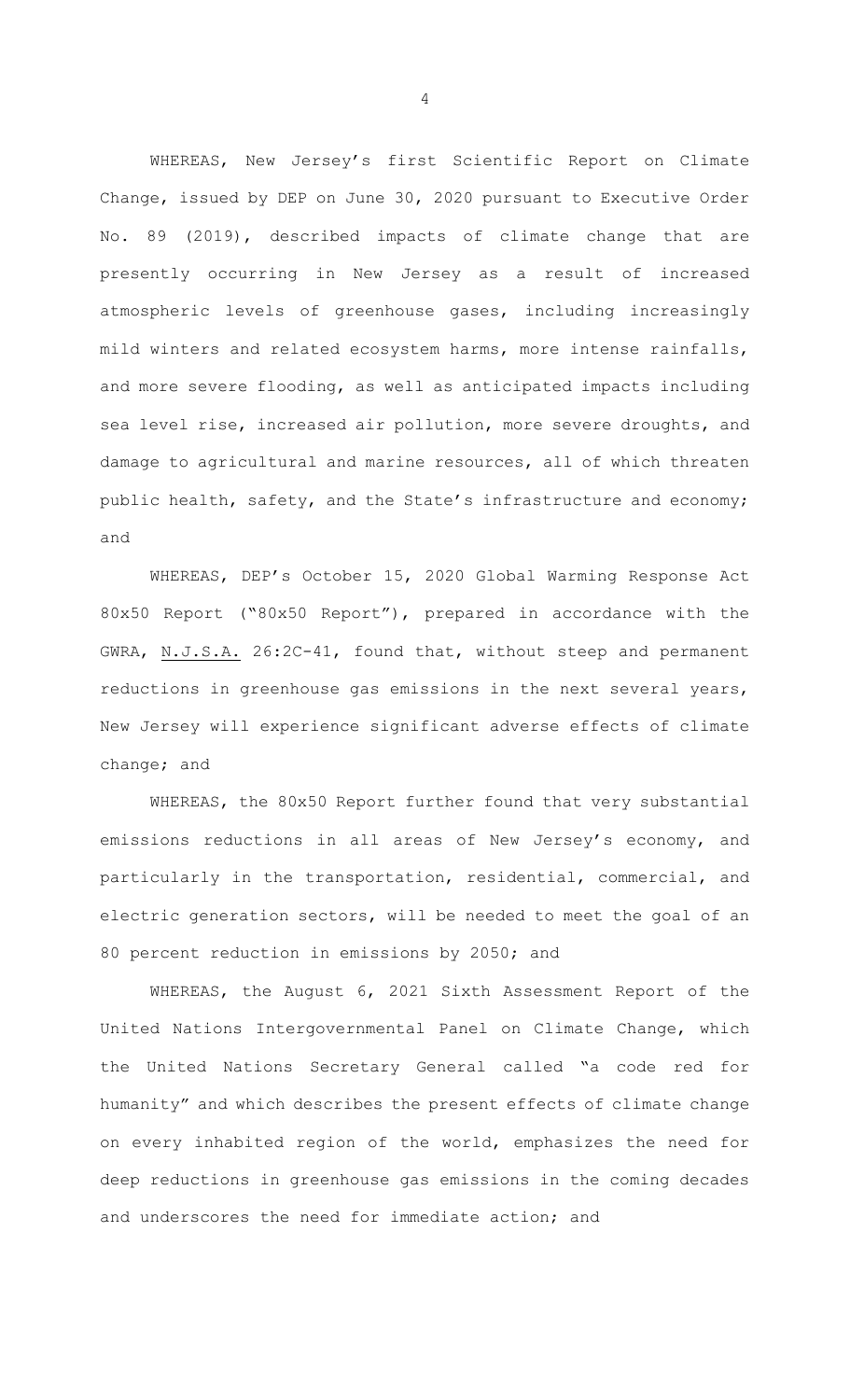WHEREAS, emissions reductions in the next decade are critical to reducing the severity of adverse impacts of climate change; and

WHEREAS, it is vital that, here in New Jersey, we take decisive action in the immediate term to ensure that we remain on track to meet our longer-term emissions reduction goals and protect our people, economy, and environment from the worsening impacts of climate change; and

WHEREAS, effective action to achieve the necessary emissions reductions requires a coordinated whole-state approach that addresses all sectors of the economy, including transportation, electric generation, and residential and commercial building energy use, in an integrated manner; and

WHEREAS a concrete, near-term target for greenhouse gas emissions reductions will help focus our efforts and ensure that we take the critical actions that are needed today;

NOW, THEREFORE, I, PHILIP D. MURPHY, Governor of the State of New Jersey, by virtue of the authority vested in me by the Constitution and by the Statutes of this State, do hereby ORDER and DIRECT:

1. It is the policy of the State to reduce greenhouse gas emissions to 50 percent below 2006 levels by the year 2030.

2. The OCAGE shall coordinate the efforts of Executive Branch departments and agencies to further develop and implement the objectives and strategies detailed in the EMP and 80x50 Report or otherwise established in order to accomplish the policy set forth in this Order.

3. For purposes of this Order, "Executive Branch departments and agencies" shall mean any of the principal departments in the Executive Branch of State government and any agency, authority, board, bureau, commission, division,